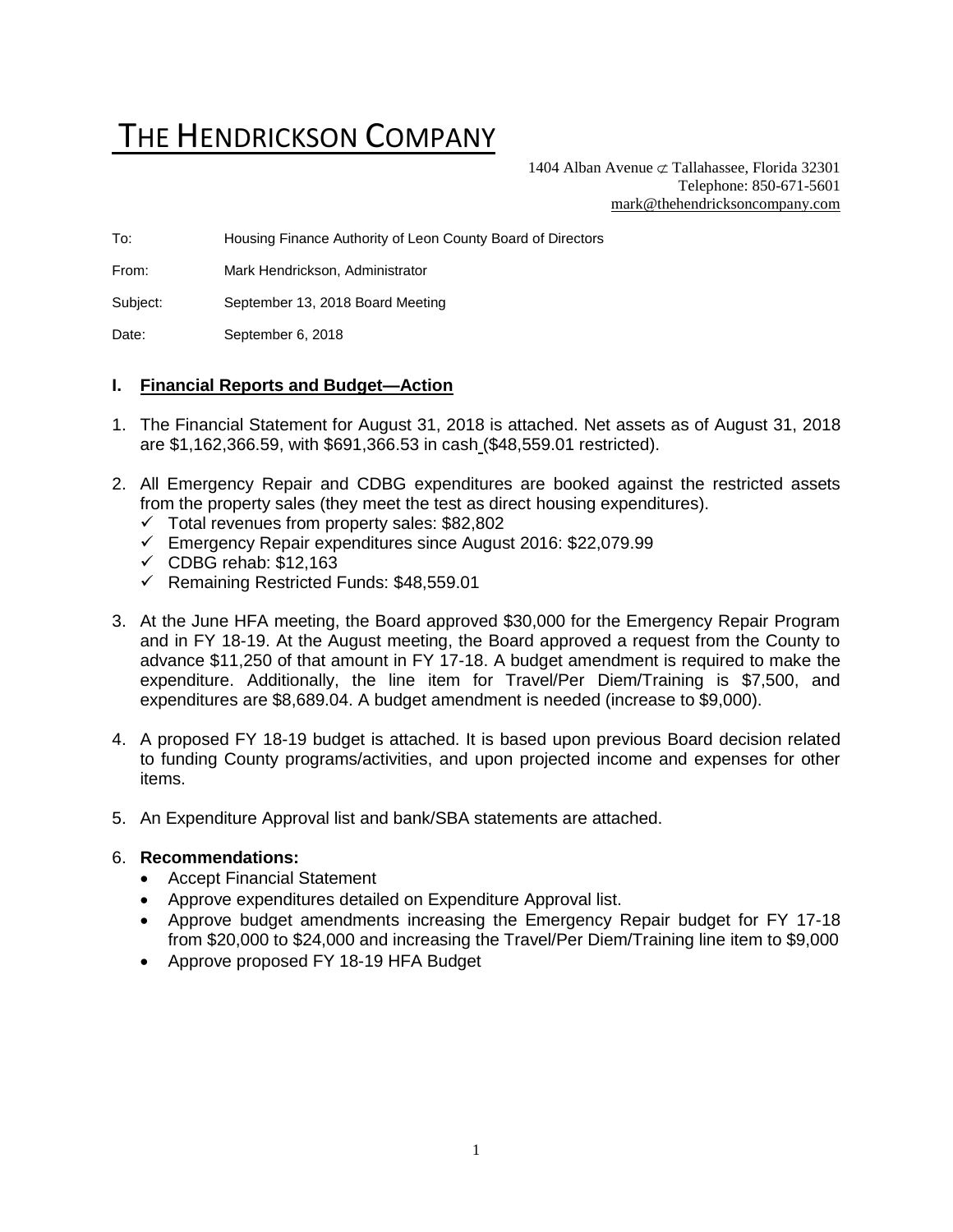## **II. Audit Contract/Engagement Letter—Informational**

- 1. At the August meeting, the Board ranked the respondents to the Audit RFQ, directed staff and counsel to negotiate an engagement letter/contract with the top-ranked proposer, and authorize the Chairman to execute. The Board directed that the contract not exceed \$10,000 per year.
- 2. Counsel and the Administrator negotiated the contract/engagement letter and it will be executed by the Chairman today. The engagement letter requires the auditor to make an inperson presentation of the audit to the HFA, and locks the price at \$10,000 per year (with an escape clause). A copy is attached.

## 3. **Recommendations**: None.

## **III. Emergency Repair Program—Informational**

- 1. The HFA authorized an emergency repair program, for minor repairs that need immediate attention—and are not covered by the County's SHIP Program. A total of \$30,000 has been authorized for this program through September 30, 2018, with another \$30,000 committed for FY 18-19. Individual repairs are limited to \$1,650 per home (\$7,500 for senior or persons with special needs that reside in mobile homes).
- 2. The total amount of repairs funded through September 2018 was \$30,000.
- 3. At the request of the County, \$11,250 of the FY 18-19 allocation by the HFA to the program is being advanced to the County in September 2018.
- 4. A new spreadsheet has been created, for all repair costs that are incurred after the payment in August 2018.

#### 5. **Recommendation:** None.

## **IV. Real Estate—Informational**

- 1. The Real Estate Division is responsible for selling surplus properties designated for affordable housing, with proceeds of the sale coming to the HFA. An advertisement for the properties was published in the Tallahassee Democrat on five days in January and February. There were no meaningful responses to the advertisement.
- 2. Sales of six properties generated total revenues to the HFA of \$82,802.
- 3. At the April meeting, the Board directed the Administrator to develop a proposed marketing strategy for selling the properties to non—profit organizations. That work is in progress. We are awaiting the completion of the County's procurement process for a realtor/broker, so that the properties can be placed on the MLS. Dan Rigo indicates that the Broker selection is on the September 4 BCC agenda, and he expects a contract to be executed by the end of September.
- 4. Mr. Rogers and Ms. Leigh have not evaluated the new properties made available for sale.
- 5. **Recommendation**: None.